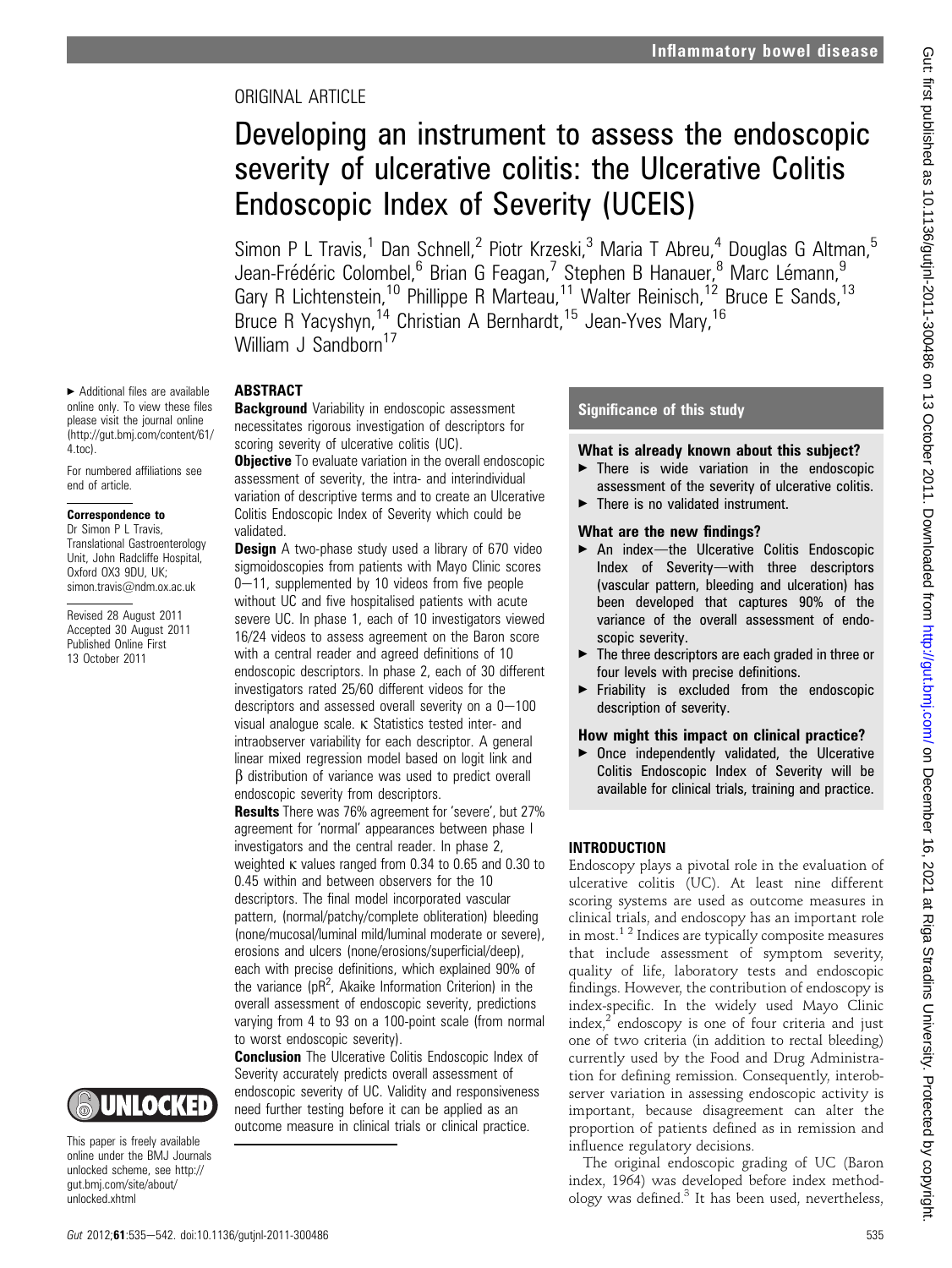in most trials of active UC to this day, with only minor and unvalidated modification.<sup>2</sup> Data supporting the index are scant. It was created by scoring seven endoscopic descriptors in 60 patients, by three observers using rigid sigmoidoscopes. The k statistic, a measure of interobserver agreement, was not calculated and there was 40% disagreement when grading normal, mild, moderate or severe activity. Efforts have since been made to standardise endoscopic assessment<sup>3</sup> by using the presence of mucosal friability to discriminate between mild (Baron level 1) and moderately active (Baron level 2) disease. $4-6$ 

Variation between observers in categorising endoscopic disease variation set ween sostable in each games change and solution is widely suspected,  $1 \t2 \t7 - 10$  so the need for this to be quantified appears self-evident. The aims of this study were first to substantiate variation in endoscopic assessment of activity in UC, then to evaluate intra- and interindividual variation of descriptive terms and, finally, to create an Ulcerative Colitis Endoscopic Index of Severity (UCEIS) which could be validated.

## **METHODS**

The study included two phases. Phase 1 mapped inconsistencies in endoscopic assessment and defined the most dependable descriptive terms ('descriptors'). Phase 2 quantified inter- and intraobserver variation in these descriptors, in order to construct an index (UCEIS) that could be validated. For consistency in the text, the word 'index' refers to an instrument for assessing activity; 'descriptor' refers to an item within that index with severity allocated on a Likert scale; and 'level' is used to refer to the severity graded for an item. 'Score' is the overall measure provided by an index. Common usage has often confused these terms, but they are used as consistently as possible in this paper.

#### Phase 1

Ten specialists in inflammatory bowel disease (IBD, the authors) graded videos of flexible sigmoidoscopy according to their own practice, in the absence of clinical information. Twenty-four representative videos were selected to represent the widest range of UC activity, guided by the Mayo Clinic score (by PK and BRY) from a library of 670 videos recorded in a standard manner during clinical trials for the treatment of moderately active  $UC<sup>6</sup>$ (EUDRACT 2006-001310-32). Within each Mayo Clinic score stratum, consecutive videos were reviewed by one of the coauthors for image quality. Satisfactory quality recordings (sharp image, sufficient bowel preparation) were selected. Videos from fibreoptic endoscopes were discarded. Sixteen videos represented the complete range of severity; 24 videos enabled choice from additional videos in the mid-range of severity, most likely to be affected by interobserver variation. Each investigator was randomly assigned 16 of the 24 videos in randomised order using a set of Latin squares: a core set of eight videos that all investigators evaluated (two for each Baron score) and eight of 16 non-core videos, This kept the number of evaluations by each investigator in the  $2-3$  h session to a manageable number (16), while still having a common core set (8) and a broad overall pool of videos (24). Investigators were explicitly advised not to apply the Baron index themselves, to avoid biasing their overall assessment of severity in relation to this index. To assess potential scoring differences based on the length of the video, $11$ each investigator had two pairs that were shortened from  $10-15$  min to approximately 5 min, giving a total of 18 videos for each investigator to view. Descriptors of endoscopic severity were selected from previous studies.<sup>3 8 9 12 13</sup> Investigators recorded the presence or absence of 11 descriptors. Overall severity was assessed on a visual analogue scale (VAS, between 0=completely normal and  $100$ =worst ever seen).

To substantiate variability in endoscopic assessment, the level of the Baron index derived from the assessments by investigators was compared with the level assigned by the central reader in the original trial.<sup>7</sup> The precise wording of definitions and video clips illustrating anchor points on three-, four- or five-point Likert scales of severity for each descriptor, were subsequently agreed by consensus during a video teleconference between investigators (table 1).

## Phase 2

Fifty core videos were assembled, 40 from the library of 670 videos (by PK and BRY, representing Mayo Clinic levels (scores)  $0-11$ , different from those selected for phase 1), representing six expected severity strata (note selection criteria for phase 1). A further five from individuals without UC and five from patients hospitalised with severe UC who had consented to their anonymised images being used for study (Oxford LREC 536407Q1605/58ORH), represented two additional strata at the expected extremes of endoscopic severity. The five patients admitted with biologically severe UC represented the most severe end of the spectrum of UC, although only 2/5 came for colectomy (one within 6 h of flexible sigmoidoscopy). To evaluate the Contact Friability Test (CFT), 10 different videos representing Mayo Clinic levels  $1-11$ , two for each stratum, were amended to exclude CFT sequences and paired with the complete video showing the CFT.

Each of 30 new investigators from 13 countries, including 19 from the USA and Canada (see 'Acknowledgements') scored 25 videos selected from the 60 recordings, but blinded to clinical information or Mayo Clinic score. Endoscopists were recruited to reflect a range of geographical and institutional characteristics, from investigators with endoscopic training in trials of IBD or known to the authors as having an interest in endoscopy or IBD (840 median colonoscopies and flexible sigmoidoscopies/ year (range 100-2100), median 25 years' endoscopy experience, range 8-35). Each investigator was randomly allocated a CDROM containing 15/40 core videos from the library (comprising two to three videos selected from each of the six Mayo Clinic levels), two out of five normal videos from people without UC and two out of five videos from patients with severe UC, together with two out of 10 CFT+/– pairs (table 2).<br>— To evaluate intraobserver consistency, each investigator also scored two of their 13 core videos representing Mayo Clinic levels  $1-11$  twice, in random order. Investigators were asked to score each video using every descriptor in table 1 and to assign an overall assessment of severity using an electronic  $0-100$  VAS.

Videos were assigned to investigators using an incomplete block design, stratified by expected severity stratum. This randomisation process meant that each video was scored by  $10-12$  investigators, except for the four videos in Mayo Clinic level 0 stratum, which were each viewed by 15 investigators. Owing to an assignment error, 5/30 investigators were assigned only one and not two normal videos. The order of endoscopy evaluation was randomised using a set of Latin squares. Duplicate videos were randomly interspersed in the video set, but positioned so that they were separated by at least eight other videos; videos comprising a CFT+/- pair were separated by at least four other videos and the viewing order balanced. The order of descriptors was randomised between investigators using Latin squares so that each descriptor appeared first (second, third, etc) an equivalent number of times across investigators, although the order was constant for each investigator. Video clips illustrating each descriptor and anchor points on the Likert scale were provided and data (descriptors on four- or five-point Likert scales,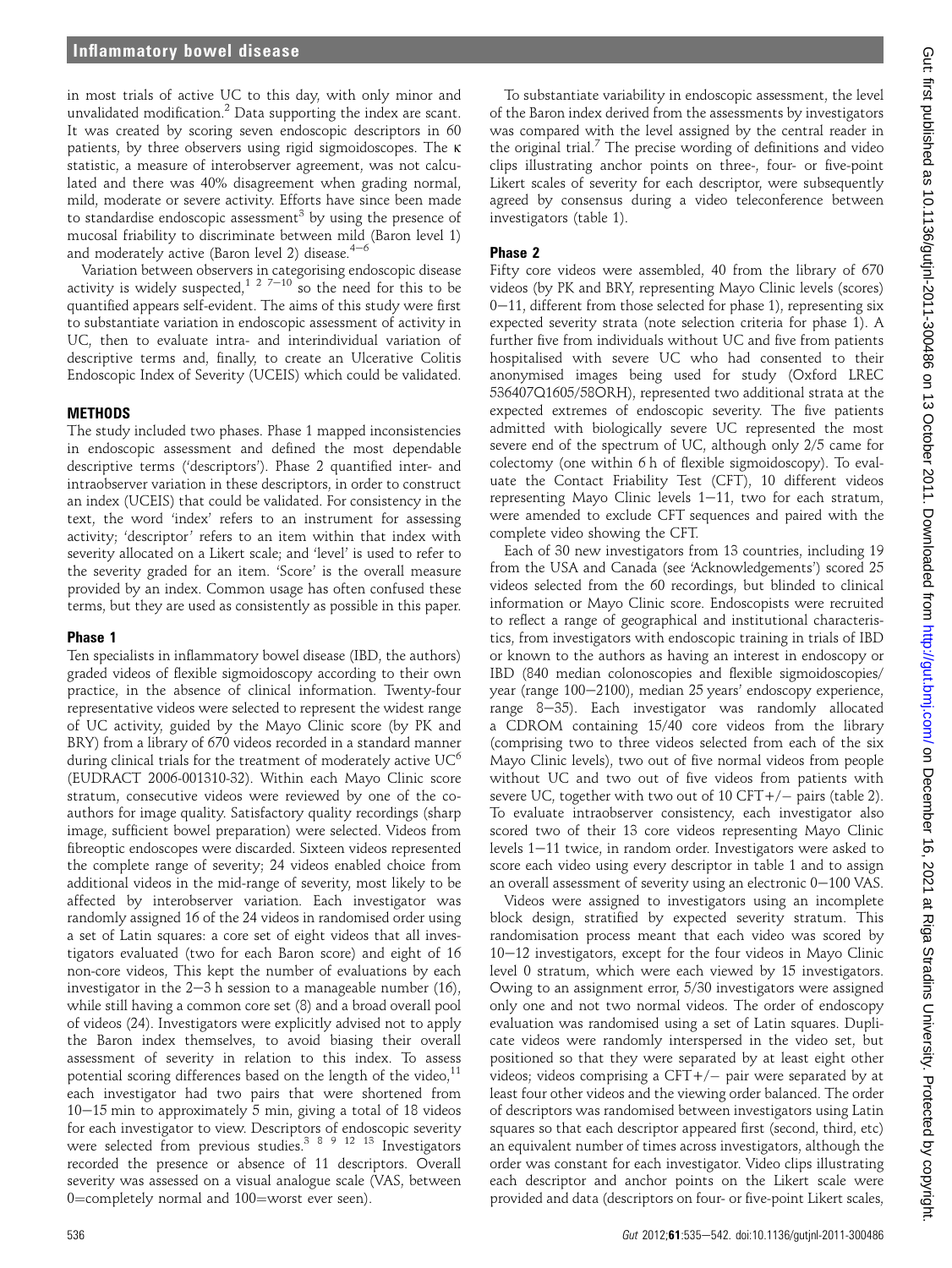### Table 1 Descriptors and definitions

| Descriptor (score most severe lesions) | Likert scale anchor points | <b>Definition</b>                                                                                                                                                                       |
|----------------------------------------|----------------------------|-----------------------------------------------------------------------------------------------------------------------------------------------------------------------------------------|
| Vascular pattern                       | Normal (1)                 | Normal vascular pattern with arborisation of capillaries clearly defined                                                                                                                |
|                                        | Patchy loss (3)            | Patchy loss or blurring of vascular pattern                                                                                                                                             |
|                                        | Obliterated (5)            | Complete loss of vascular pattern                                                                                                                                                       |
| Mucosal erythema                       | None (1)                   | The colour of the mucosa is normal                                                                                                                                                      |
|                                        | Light red (3)              | Some increase in colour of the mucosa that is probably abnormal, but would<br>be best compared side by side with a normal examination                                                   |
|                                        | Dark red (5)               | Red or crimson colour of the mucosa that is similar to blood—that is, clearly<br>abnormal even if not compared with a normal examination (does not include<br>intramucosal haemorrhage) |
| Mucosal surface (Granularity)          | Normal (1)                 | Smooth mucosa with a sharp light reflex, similar to a polished surface                                                                                                                  |
|                                        | Granular (3)               | Mucosal surface diffuses reflected light causing minor variation in the surface                                                                                                         |
|                                        | Nodular (5)                | Evident nodular variation in mucosal surface                                                                                                                                            |
| Mucosal oedema                         | None (1)                   | Normal appearance: no white or yellow substance visible                                                                                                                                 |
|                                        | Probable (3)               | Slight swelling and thickening of mucosa                                                                                                                                                |
|                                        | Definite (5)               | Marked thickening and oedema of the mucosa with blunting of the mucosal folds                                                                                                           |
| <b>Mucopus</b>                         | None (1)                   | Normal appearance: no white or yellow substance visible                                                                                                                                 |
|                                        | Some (3)                   | White or yellow deposits on the mucosa unrelated to any bowel preparation                                                                                                               |
|                                        | Lots $(5)$                 | Mucopus substantially covering the mucosal surface unrelated to any bowel preparation                                                                                                   |
| Bleeding                               | None (1)                   | No visible blood                                                                                                                                                                        |
|                                        | Mucosal (2)                | Some spots or streaks of coagulated blood on the surface of the mucosa ahead<br>of the scope, which can be washed away                                                                  |
|                                        | Luminal mild (3)           | Some free liquid blood in the lumen                                                                                                                                                     |
|                                        | Luminal moderate (4)       | Frank blood in lumen ahead of endoscope or visible oozing from mucosa after<br>washing intraluminal blood                                                                               |
|                                        | Luminal severe (5)         | Frank blood in the same lumen with visible oozing from a haemorrhagic mucosa                                                                                                            |
| Incidental friability                  | None (1)                   | No bleeding or intramucosal haemorrhage before or after passage of the endoscope                                                                                                        |
|                                        | Mild $(2)$                 | No bleeding at the site of assessment before, but minor bleeding or intramucosal<br>haemorrhage after, passage of the endoscope                                                         |
|                                        | Moderate (3)               | Intramucosal haemorrhage without overt bleeding before passage of the endoscope                                                                                                         |
|                                        | Severe (4)                 | Overt bleeding after passage of the endoscope                                                                                                                                           |
|                                        | Very severe (5)            | Overt bleeding from the mucosa                                                                                                                                                          |
| Contact friability                     | None (1)                   | No bleeding from the mucosa after light touch with closed biopsy forceps                                                                                                                |
|                                        | Probable (3)               | Intramucosal haemorrhage or minor bleeding after light touch with closed biopsy forceps                                                                                                 |
|                                        | Definite (5)               | Overt bleeding mucosa after light touch (within 10 s) with closed biopsy forceps                                                                                                        |
| Erosions and ulcers                    | None (1)                   | Normal mucosa, no visible erosions or ulcers                                                                                                                                            |
|                                        | Erosions (2)               | Tiny ( $\leq$ 5 mm) defects in the mucosa, of a white or yellow colour with a flat edge                                                                                                 |
|                                        | Superficial ulcer (3)      | Larger ( $>5$ mm) defects in the mucosa, which are discrete fibrin-covered ulcers in<br>comparison with erosions, but remain superficial                                                |
|                                        | Deep ulcer (4)             | Deeper excavated defects in the mucosa, with a slightly raised edge                                                                                                                     |
| Extent of erosions or ulcers           | None (1)                   | None seen during endoscopy                                                                                                                                                              |
|                                        | Limited (2)                | $<$ 10% of the affected mucosa                                                                                                                                                          |
|                                        | Substantial (3)            | 10%-30% of the affected mucosa                                                                                                                                                          |
|                                        | Extensive (4)              | >30% of the affected mucosa                                                                                                                                                             |

\*An additional descriptor attempted to describe the transition from abnormal to normal mucosa, but was discarded during phase 1 on the basis that it defied definition. Erosions and ulcers had four (response) levels while the others had five because the expert panel were unable to form a range of five responses with meaningful or measurable distinctions between 2 and 3 or 3 and 4.

with overall assessment of severity by VAS) were collected electronically using a programmed PalmPilot. The range of endoscopic severity was graphically checked by plotting the mean severity level evaluated by VAS as a function of its rank order.

## **Statistics**

Intraobserver variation was assessed by  $\kappa$  statistics<sup>14</sup> calculated from the two pairs of duplicate videos. Interobserver variation was stratified by investigator pairs for the common videos they

#### Table 2 Distribution and allocation of videos to investigators

|                                                           | <b>Mayo Clinic stratum</b> |   |         |         |         |                                                                                                      |           |             |              |
|-----------------------------------------------------------|----------------------------|---|---------|---------|---------|------------------------------------------------------------------------------------------------------|-----------|-------------|--------------|
| <b>Expected severity stratum</b>                          | Normal                     | 0 | $1 - 2$ | $3 - 5$ | $6 - 7$ | $8 - 9$                                                                                              | $10 - 11$ | Most severe | Total videos |
| Core videos                                               |                            |   | 6       | 8       | 8       | 8                                                                                                    | h         |             | 50           |
| Core videos assigned to each investigator                 |                            |   |         | 3       |         |                                                                                                      |           |             | 19           |
| Duplicates of core video assigned to investigators        |                            |   |         |         |         | Each investigator was assigned two videos that<br>duplicated two core videos from among these strata |           |             |              |
| Contact friability videos (One with CFT, one without CFT) |                            |   |         |         |         |                                                                                                      |           |             | 10           |
| CFT videos assigned to each investigator                  |                            |   | strata. |         |         | Each investigator was assigned two CFT pairs,<br>where the $CFT+$ videos were nominally in these     |           |             |              |
| Total readings assigned to each investigator              |                            |   | 2—4     | $3 - 5$ | $3 - 5$ | 3—5                                                                                                  | $2 - 4$   |             | 25           |

One of the videos in the normal stratum was later found to be from a patient, thus there were truly four screening colonoscopies in this stratum. \*Owing to a video error in this stratum, five readers viewed one instead of two normal videos.

CFT, Contact Friability Test.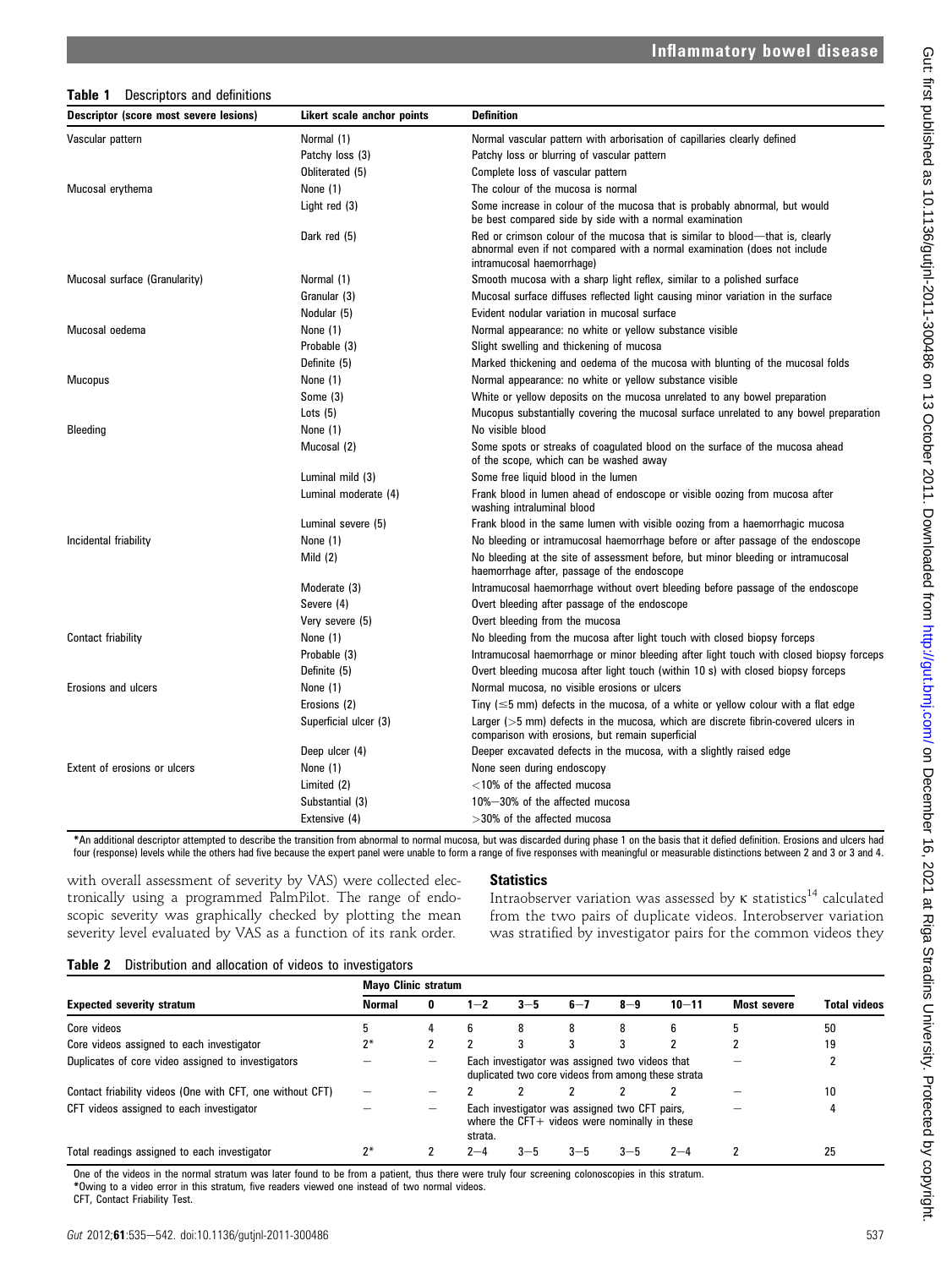### Inflammatory bowel disease



Figure 1 Distribution of levels of Baron score among specialists in the phase 1 panel as a function of the level assigned by the central reader. Ten authors of this paper scored the severity of ulcerative colitis according to their standard practice in 16 videos selected randomly from a total of 24. A level (rating) of the Baron score was then assigned, based on their assessment of friability and this was compared with the level assigned by a central reader. ( $0=$  normal; 1 $=$ minor; 2 $=$ moderate;  $3$ =severe endoscopic severity). n, total number of ratings by phase 1 panel; s, number of video sigmoidoscopies.

scored, but excluding the second scoring of duplicate and CFT videos, and incomplete data (<5%). An average of investigatorpair K values ('overall K') was calculated, where the weighting was the inverse of their variance. Two  $\kappa$  values were calculated: the standard k summarising the exact level of agreement and a weighted k taking into account partial credit for disagreement, by assigning a weight of 1 for agreeing levels, 0.5 for levels in adjacent categories on the Likert scale except for the two lowest levels and 0 for any other level. Qualitative interpretation of k statistics used the convention of Landis and Koch.<sup>15</sup>

Relationships between descriptors and overall severity (VAS) were explored using generalised linear mixed model (GLM) regression. GLM regression used the  $\beta$  distribution for variance and the logit link.<sup>16</sup> The logit link function constrains real parameters to a value between 0 and 1. Descriptors were included as categorical variables, so that the contribution of each level for each descriptor could be explored separately and up to three-way interactions between descriptors assessed. The investigator was included as a random effect. The suitability of models was assessed by plotting least-squares means, examining residual plots and the Akaike Information Criterion (AIC). Described roughly, the AIC is the log likelihood penalised by the

#### Table 3 Intra-investigator variation results



Figure 2 Mean assessment of overall severity as a function of its rank among all mean evaluations of severity, based on 750 evaluations performed by 30 investigators on 25 out of 60 videos. Mean overall severity on a visual analogue scale ranged from 0.67 (video in the normal stratum) to 96.4 (in the most severe stratum) across 25 out of 60 videos scored by 30 investigators, indicating that the videos selected provided an appropriate range of endoscopic severity.

number of parameters, a large negative value indicating a good fit in a parsimonious model. An  $\mathbb{R}^2$  statistic, denoted p $\mathbb{R}^2$ , was the squared correlation between the logit-transformed overall severity evaluations on VAS and linear function of predictors from the model. p Values for tests of specific terms (eg, interactions) were determined from asymptotic F tests. The strategy for optimising the number of response levels was to start with the full number of levels for each item and use the regression modelling (specifically AIC and patterns of mean responses) to identify opportunities to eliminate or combine levels while still maintaining a strong correspondence to the overall score (VAS). All statistical analyses were conducted using SAS V.9.2.

# RESULTS

# Phase 1

Severity ratings by the 10 IBD specialists showed substantial variation when compared with each other (data not shown), while Baron scores derived from their findings did not match those assigned by a central reader (figure 1). There was 76% agreement for 'severe' activity, but only 27% agreement for a normal appearance and 37% for moderate severity among the videos selected.<sup>6</sup> Ten descriptors (table 1) and full-length

|                               | Response (%) |      | К    |      |                          |                 |          |
|-------------------------------|--------------|------|------|------|--------------------------|-----------------|----------|
| <b>Descriptor</b>             |              |      | 3    | 4    | 5                        | <b>Standard</b> | Weighted |
| Vascular pattern              | 3.3          | 5.0  | 23.3 | 11.7 | 56.7                     | 0.51            | 0.61     |
| Mucosal erythema              | 5.0          | 15.8 | 39.2 | 15.8 | 24.2                     | 0.37            | 0.43     |
| Mucosal surface               | 11.7         | 12.5 | 35.0 | 8.3  | 32.5                     | 0.37            | 0.45     |
| Mucosal oedema                | 7.8          | 11.2 | 34.5 | 10.3 | 36.2                     | 0.33            | 0.43     |
| <b>Mucopus</b>                | 30.0         | 17.5 | 33.3 | 8.3  | 10.3                     | 0.38            | 0.47     |
| Bleeding                      | 33.3         | 38.3 | 15.0 | 10.0 | 3.3                      | 0.51            | 0.57     |
| Incidental friability         | 24.4         | 38.3 | 14.8 | 15.7 | 7.0                      | 0.37            | 0.49     |
| Contact friability (CFT)      | 23.5         | 10.8 | 30.4 | 8.8  | 26.5                     | 0.33            | 0.34     |
| Erosions and ulcers           | 26.7         | 32.5 | 31.7 | 9.2  | $\overline{\phantom{0}}$ | 0.56            | 0.65     |
| Extent of erosions and ulcers | 26.7         | 32.8 | 25.9 | 14.7 |                          | 0.51            | 0.60     |

Based on 60 repeat pair assessments (two pairs per investigator) of 36 separate videos with Mayo Clinic scores between 1 and 11. 'Response' for each descriptor refers to the percentage of responses across all assessments. 'Descriptor' refers to the descriptive term used for endoscopic assessment (table 1). Columns 1-5 represent levels on the Likert scale of severity for each item. Erosions and ulcers and extent of erosion and ulcers items had four response levels on the Likert scale; all other items had five levels. CFT, Contact Friability Test.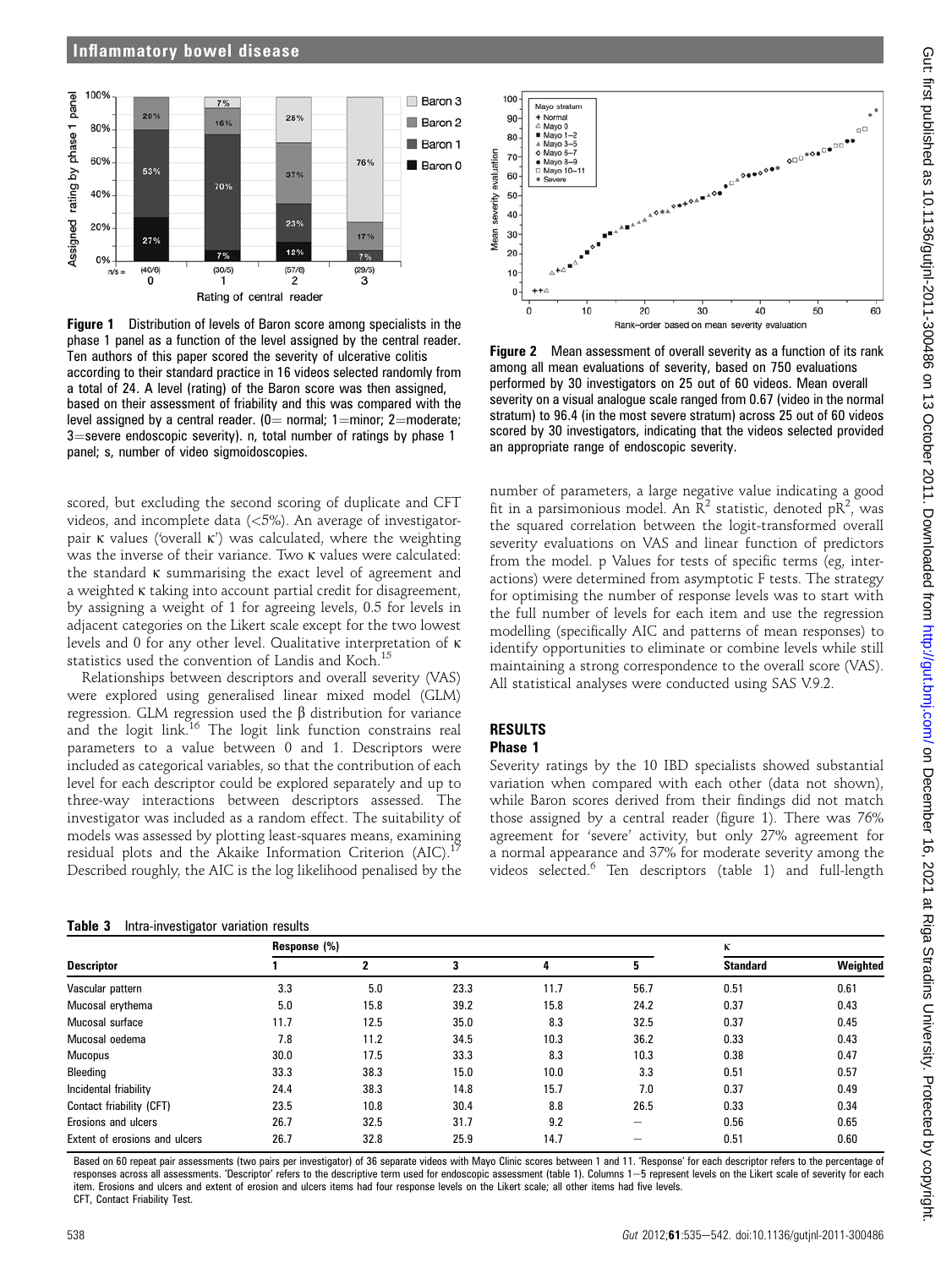# Table 4 Interinvestigator variation results

|                               | Response (%) |      | κ    |      |                          |                 |          |
|-------------------------------|--------------|------|------|------|--------------------------|-----------------|----------|
| Descriptor                    |              |      | 3    | 4    | 5                        | <b>Standard</b> | Weighted |
| Vascular pattern              | 11.7         | 6.8  | 21.4 | 8.6  | 51.4                     | 0.34            | 0.42     |
| Mucosal erythema              | 15.6         | 11.1 | 36.5 | 15.7 | 21.1                     | 0.25            | 0.35     |
| Mucosal surface               | 18.9         | 12.5 | 31.6 | 11.7 | 25.2                     | 0.26            | 0.34     |
| Mucosal oedema                | 16.5         | 12.3 | 25.7 | 12.8 | 32.7                     | 0.23            | 0.31     |
| Mucopus                       | 37.8         | 13.3 | 27.6 | 8.7  | 12.5                     | 0.32            | 0.40     |
| Bleeding                      | 41.9         | 29.7 | 14.8 | 9.0  | 4.6                      | 0.29            | 0.37     |
| Incidental friability         | 30.2         | 31.5 | 21.8 | 9.7  | 6.9                      | 0.30            | 0.40     |
| Contact friability (CFT)      | 25.0         | 12.8 | 29.6 | 7.8  | 24.7                     | 0.23            | 0.30     |
| Erosions and ulcers           | 37.1         | 27.1 | 24.8 | 11.0 | $\overline{\phantom{0}}$ | 0.36            | 0.45     |
| Extent of erosions and ulcers | 36.2         | 21.9 | 21.3 | 20.6 |                          | 0.32            | 0.42     |

Based on a total of 630 assessments of 60 videos: 21 per investigator with 19 core videos (15 representing Mayo Clinic strata 0-11, two to three per stratum, 2 normal, 2 severe) and two CFT+ videos (representing Mayo Clinic strata 1-11). 'Response' for each descriptor refers to the percentage of responses across all assessments. 'Descriptor' refers to the descriptive term used for endoscopic assessment (table 1). Columns 1–5 represent levels on the Likert scale of severity for each item. Erosions and ulcers and extent of erosion and ulcers items had four response levels on the Likert scale; all other items had five levels.

CFT, Contact Friability Test.

recordings were selected for phase 2. The descriptor discarded after phase 1 was that which attempted to describe the transition from abnormal to normal mucosa, on the basis that it defied definition. Short-length videos were excluded, because of variation in scoring from full-length videos (data not shown) and the risk of editing out information from the original.

## Phase 2

Seven hundred and fifty evaluations were performed on 60 videos by 30 investigators (response rate 100% for overall assessment of severity by VAS and  $\geq$ 96.5% for all descriptors). Mean overall assessments of endoscopic severity scores ranged from a VAS of 0.67 (video in the normal stratum) to 96.4 (most severe stratum), suggesting that the 60 videos encompassed the range of endoscopic severity seen in clinical practice (figure 2).

#### Intraobserver and interobserver agreement

Sixty repeat pair assessments (two pairs per investigator) of 36 separate videos were assessed for intraobserver variability (table 3). Weighted intrainvestigator  $\kappa$  statistics ranged from 0.34 for contact friability to 0.65 for erosions and ulcers. Six hundred and thirty assessments of 60 videos (21 per investigator, excluding duplicates and CFT-) assessed interobserver variability.





Interinvestigator  $\kappa$  statistic ranged from 0.30 for contact friability to 0.45 for erosions and ulcers (table 4). It is notable that CFT, designed to reduce variation, showed the lowest level of agreement.

## Overall assessment of severity

The mean (95% CI) overall assessment of severity according to the 100-point VAS for each descriptor and each level of the Likert scale derived from the GLM model are shown in figure 3. Some descriptors (eg, vascular pattern) appear to provide discrimination for lower levels of severity, with others (eg, bleeding) discriminating at higher levels of severity.

|             | <b>Table 5</b> Generalised linear mixed models with one, two and three |  |  |  |  |
|-------------|------------------------------------------------------------------------|--|--|--|--|
| descriptors |                                                                        |  |  |  |  |

|                                                                       |                                                         | $pR^2$    |
|-----------------------------------------------------------------------|---------------------------------------------------------|-----------|
| Erosions and ulcers (4)                                               |                                                         |           |
| Mucosal erythema (5)                                                  | $-607$                                                  | 0.57      |
| Mucosal oedema (5)                                                    | $-582$                                                  | 0.55      |
| Vascular pattern (5)                                                  | $-561$                                                  | 0.57      |
| Incidental friability (5)                                             | $-495$                                                  | 0.49      |
| Bleeding (5)                                                          | $-437$                                                  | 0.44      |
| Erosions and ulcers $(4)$ +                                           |                                                         |           |
| Mucosal erythema (5), or                                              | $-923$                                                  | 0.75      |
| Vascular pattern (5), or                                              | $-887$                                                  | 0.74      |
| Incidental friability (5)                                             | $-866$                                                  | 0.69      |
| Erosions and ulcers $(4)$ +                                           |                                                         |           |
| Vascular pattern $(5)$ +<br>incidental friability (5), or             | $-1108$                                                 | 0.91      |
| Incidental friability $(5) +$<br>mucosal surface (5), or              | $-1045$                                                 | 0.90      |
| Vascular pattern $(5)$ +<br>bleeding (5)                              | $-1038$                                                 | 0.90      |
| Erosions & Ulcers $(4)$ +                                             |                                                         |           |
| Vascular pattern $(5)$ +<br>incidental friability (4) or              | $-1132$                                                 | 0.91      |
| Vascular pattern $(5)$ +<br>bleeding (4)                              | $-1042$                                                 | 0.90      |
| Erosions & Ulcers $(4)$ +<br>vascular pattern $(3)$ +<br>bleeding (4) | $-999$                                                  | 0.90      |
|                                                                       | $\cdots$<br>.<br>$\epsilon$<br>$\mathbf{r}$<br>$\cdots$ | $\ddotsc$ |

 $pR<sup>2</sup>$ , the squared correlation between the logit-transformed overall severity evaluations on VAS and linear function of predictors from the model. \*Incidental friability and bleeding descriptors simplified to four levels (levels 4 and 5

combined). †Vascular pattern simplified to three levels (levels 1, 2 and 3 combined), with incidental

friability and bleeding as in\*

AIC, Akaike Information Criterion.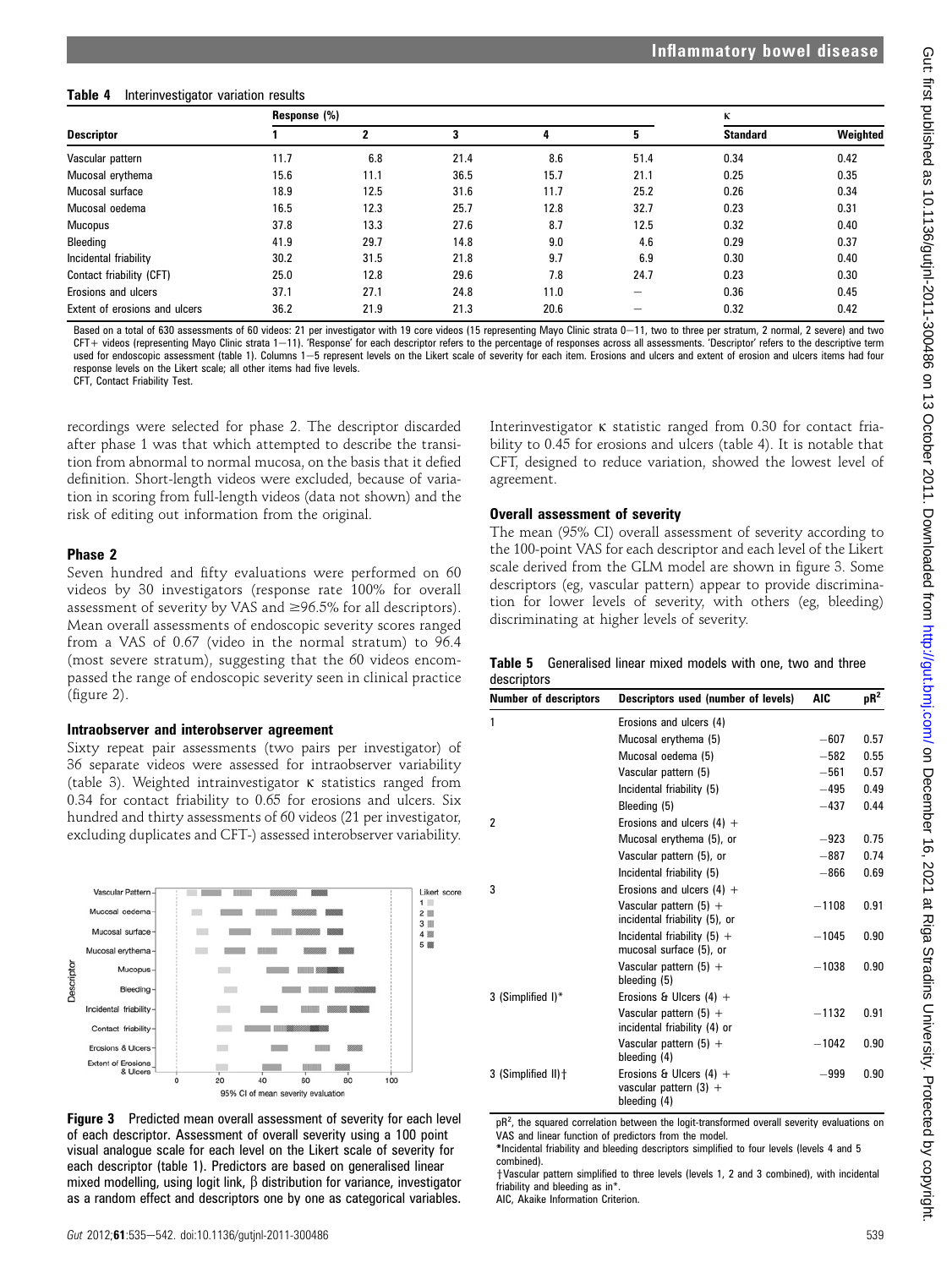## Inflammatory bowel disease

| Table 6 |  | <b>UCEIS</b> descriptors and definitions |  |  |
|---------|--|------------------------------------------|--|--|
|---------|--|------------------------------------------|--|--|

| <b>Descriptor (score</b><br>most severe lesions) | <b>Likert scale</b><br>anchor points | <b>Definition</b>                                                                                                                                                       |
|--------------------------------------------------|--------------------------------------|-------------------------------------------------------------------------------------------------------------------------------------------------------------------------|
| Vascular pattern                                 | Normal (1)                           | Normal vascular pattern with<br>arborisation of capillaries<br>clearly defined, or with<br>blurring or patchy loss of<br>capillary margins                              |
|                                                  | Patchy obliteration (2)              | Patchy obliteration of<br>vascular pattern                                                                                                                              |
|                                                  | Obliterated (3)                      | Complete obliteration of<br>vascular pattern                                                                                                                            |
| Bleeding                                         | None (1)                             | No visible blood                                                                                                                                                        |
|                                                  | Mucosal (2)                          | Some spots or streaks of<br>coagulated blood on the<br>surface of the mucosa<br>ahead of the scope, which<br>can be washed away                                         |
|                                                  | Luminal mild (3)                     | Some free liquid blood in<br>the lumen                                                                                                                                  |
|                                                  | Luminal moderate<br>or severe $(4)$  | Frank blood in the lumen<br>ahead of endoscope or<br>visible oozing from mucosa<br>after washing intraluminal<br>blood, or visible oozing from<br>a haemorrhagic mucosa |
| Erosions and<br>ulcers                           | None (1)                             | Normal mucosa, no visible<br>erosions or ulcers                                                                                                                         |
|                                                  | Erosions (2)                         | Tiny ( $\leq$ 5mm) defects in<br>the mucosa, of a white or<br>yellow colour with a flat<br>edge                                                                         |
|                                                  | Superficial ulcer (3)                | Larger $(>5$ mm) defects in<br>the mucosa, which are discrete<br>fibrin-covered ulcers in<br>comparison with erosions,<br>but remain superficial                        |
|                                                  | Deep ulcer (4)                       | Deeper excavated defects in<br>the mucosa, with a slightly<br>raised edge                                                                                               |

Additional files indicating the levels of the UCEIS are available online only.

#### Regression modelling to develop an index

GLM model regression was based on a total of 609 assessments of 60 separate videos, excluding second assessments of repeat video pairs; videos with CFT and assessments from an investigator with a large amount of missing data were extracted. The best regression models using one, two and three descriptors are detailed in table 5 (1, 2 and 3), clearly showing an increasing fit with the number of descriptors (lower AIC and higher  $pR^2$ ). Analysis of the plots of least-squares means indicated that some levels of incidental friability and bleeding could be combined, leading to improvement in AIC values. The best model had four levels for erosions and ulcers and incidental friability, in combination with five levels for vascular pattern, although the model with four levels for erosions and ulcers and bleeding and five levels for vascular pattern had a similar  $pR^2$  (table 5, 3 (simplified I)). However, reducing the vascular pattern to three levels only resulted in a slight loss of fit, with a slightly lower AIC, but similar  $pR^2$  (table 5, 3 (simplified II)). The simplicity of this model and easier definition of three levels of vascular pattern resulted in the selection of this model.

#### Model selected to create the index

The selected model consists of three descriptors: erosions and ulcers, bleeding and vascular pattern (table 6). Predicted mean severity levels (and 95% CI) for different combinations of Likert scale levels of the three descriptors are shown in table 7. Relationships between actual mean overall assessments of severity

(VAS) and means predicted by the model are shown in figure 4. When individual assessments were compared with predicted values, the  $pR^2$  was 0.78. Since the model assigned a level of overall severity to combinations of responses, there is no single coefficient per descriptor.

#### **DISCUSSION**

This study has determined that just three descriptors (vascular pattern, bleeding, erosions and ulcers) are sufficient to create a model accounting for the full range of endoscopic severity associated with UC. The UCEIS accurately predicts overall endoscopic severity judged by a VAS, although this needs to be validated by new investigators.

Phase 1 of the study evaluated variability in endoscopic interpretation among specialists in IBD and established definitions of descriptive terms. Phase 2 defined inter- and intraobserver variation, to construct a model to compare with an overall assessment of endoscopic severity. There was widespread variability among specialists in the assessment of endoscopic severity. Disagreement in phase 1 was greatest for videos categorised as 'normal' or 'moderate', with only 27% agreement for normal appearance and 37% for moderate severity, and at best 76% agreement for 'severe' activity.

Phase 2 involved 30 investigators from Europe, USA and Canada. The sample size was large: for intraobserver variation, 60 repeat pairs of 36 videos were used. For interobserver variation, there were 630 assessments of 60 videos. Assessment design was robust: videos were stratified by clinical severity, allowing for greater variability in the mid-range of severity unknown to investigators, then randomly assigned with a random order for scoring descriptors. Reproducibility of scoring within and between investigators was modest, as expected. Interobserver variation is not synonymous with 'agreement', since the latter is not corrected for chance agreement and correction depends on response distribution. It is possible (perhaps even probable) that the variation was due to sampling error, although this could not be quantified, nor allowed for without a substantial increase in sample size. The order of descriptors was randomised to avoid bias, but this may have increased variation between observers, so the descriptor order will be constant in subsequent validations. k Values may appear poor, but the level of agreement is typical for clinical evaluation processes. For example, evaluating microscopic disease activity in UC reported a  $\kappa$  statistic of 0.20-0.42, improving to  $0.59-0.70$  with a pictorial scale.<sup>18</sup>

A notable finding was that contact friability was too variable to be further considered. The test, where closed biopsy forceps were pushed against the mucosa to determine whether bleeding occurred, was an construct designed to standardise assessment of mucosal friability in the ASCEND 3 clinical trial,<sup>6</sup> similar to brushing the mucosa with a cotton wool pledget. $3$  'Incidental friability', bleeding from the mucosa seen during withdrawal of the flexible endoscope, was more reproducible. The concept of mucosal friability, however, is poorly understood and always needs explanation. It evaluates mucosal fragility, assumed to be a feature of inflammation before ulceration, where bleeding occurs after minor pressure on the mucosa.

The index (UCEIS) was developed from different combinations of descriptors predicting the overall assessment of severity judged by the investigator using a VAS. Regression techniques established the simplest combination of descriptors most accurately predicting the overall level of severity. Individual descriptors were included as categorical variables, so that each score for each descriptor could be explored separately, including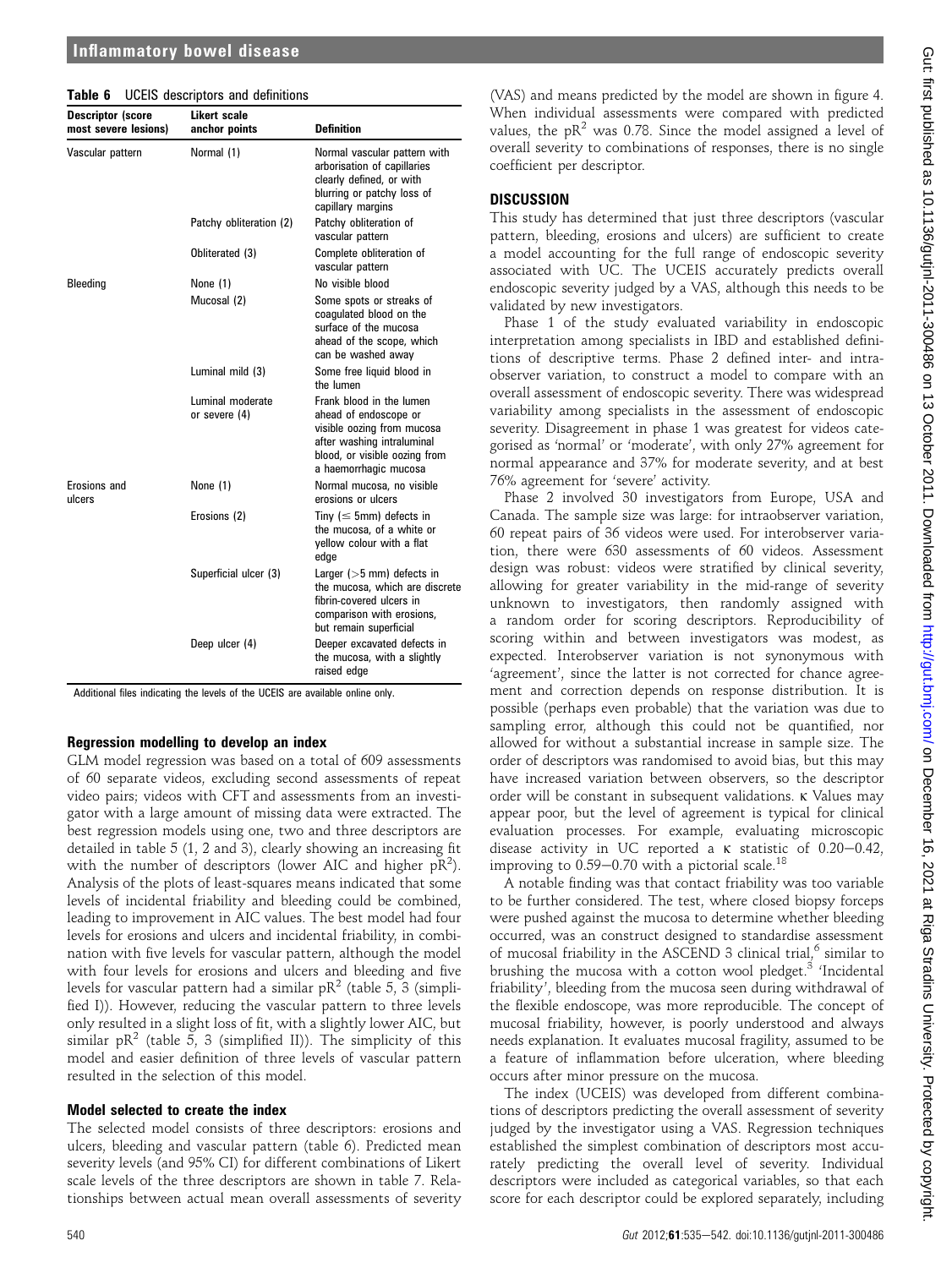Table 7 Predicted mean severity index and potential UCEIS grade according to different combinations of Likert scale levels of each of the three descriptors

| <b>Erosions and</b><br>ulcers | <b>Bleeding</b> | <b>Vascular</b><br>pattern | <b>Predicted severity</b><br>on a scale $0-100$ (95% CI) | <b>Erosions and</b><br>ulcers | <b>Bleeding</b> | <b>Vascular</b><br>pattern | <b>Predicted severity</b><br>on a scale 0-100 (95% CI) |
|-------------------------------|-----------------|----------------------------|----------------------------------------------------------|-------------------------------|-----------------|----------------------------|--------------------------------------------------------|
|                               |                 |                            | 4(3 to 6)                                                | 3                             |                 |                            | 39 (17 to 67)                                          |
|                               |                 |                            | 18 (15 to 21)                                            |                               |                 |                            | 44 (34 to 55)                                          |
|                               |                 |                            | 28 (24 to 34)                                            |                               |                 |                            | 60 (53 to 65)                                          |
|                               |                 |                            | 9 (4 to 20)                                              |                               |                 |                            | 52 (26 to 77)                                          |
|                               |                 |                            | 29 (24 to 35)                                            |                               |                 |                            | 56 (49 to 63)                                          |
|                               |                 |                            | 45 (37 to 53)                                            |                               |                 |                            | 65 (60 to 70)                                          |
|                               |                 |                            | 21 (7 to 49)                                             |                               |                 |                            |                                                        |
|                               |                 |                            | 41 (32 to 51)                                            |                               |                 |                            | 64 (53 to 73)                                          |
|                               |                 |                            | 56 (44 to 67)                                            |                               |                 |                            | 73 (68 to 77)                                          |
|                               |                 |                            |                                                          |                               |                 |                            | ¥                                                      |
|                               |                 |                            | 54 (38 to 69)                                            |                               |                 |                            | 59 (43 to 74)                                          |
|                               |                 |                            | 67 (39 to 86)                                            |                               |                 |                            | 80 (75 to 84)                                          |
| 2                             |                 |                            | 8 (2 to 31)                                              |                               |                 |                            | 52 (25 to 77)                                          |
|                               |                 |                            | 25 (21 to 30)                                            |                               |                 |                            | 61 (41 to 79)                                          |
| 2                             |                 |                            | 49 (42 to 56)                                            |                               |                 |                            | 73 (63 to 81)                                          |
| 2                             |                 |                            | 35 (19 to 56)                                            |                               |                 |                            |                                                        |
| 2                             |                 |                            | 41 (35 to 47)                                            |                               |                 |                            | 75 (60 to 86)                                          |
| 2                             |                 |                            | 54 (49 to 59)                                            |                               |                 |                            | 80 (74 to 85)                                          |
| 2                             |                 |                            | 33 (17 to 54)                                            |                               |                 |                            |                                                        |
| 2                             |                 |                            | 46 (34 to 59)                                            |                               |                 |                            |                                                        |
| 2                             |                 |                            | 63 (56 to 69)                                            |                               |                 |                            | 78 (68 to 86)                                          |
| 2                             |                 |                            |                                                          |                               |                 |                            |                                                        |
| 2                             |                 |                            | 69 (58 to 79)                                            |                               |                 |                            | 92 (79 to 97)                                          |
|                               |                 |                            | 78 (72 to 83)                                            |                               |                 |                            | 93 (91 to 95)                                          |

The least severe combination (1 each for erosions and ulcers, bleeding and vascular pattern) predicts an index of 4 (95% CI 3 to 6), while the most severe (4 for erosions and ulcers and bleeding, 3 for vascular pattern), predicts an index of 93 (95% CI 91 to 95) on the visual analogue scale  $(0-100)$ . \*A combination of responses neither seen in the study nor predicted, since they are clinically implausible.



Figure 4 Predicted mean assessment of severity compared with reported mean assessment of severity. To construct the index after excluding the second assessment of repeat video pairs and the videos with a Contact Friability Test (CFT), each of the 30 investigators evaluated 21 independent videos, leading to 630 evaluations. Each video was scored by  $10-12$  investigators, except for Mayo Clinic score 0 videos, which were scored by 15 investigators (making up the 630). Twenty-one evaluations with missing data were excluded from the index construction (making 609 evaluations overall). Thus, for each video, evaluations by  $10-15$  investigators were available, allowing the mean of the evaluations of overall severity to be calculated, as well as the mean of the severity evaluations predicted from the generalised linear mixed model using the three descriptors-vascular pattern, bleeding and erosions and ulcers—according to the levels of these predictors reported by each investigator. VAS, visual analogue scale.

interactions between descriptors. One- and two-descriptor models captured  $55-75%$  of the variability in the overall evaluation (table 5). However, several three-descriptor models captured 90-91% of variability, which is a high level of predictability for overall severity assessment. All three-descriptor models included erosions and ulcers. Plots of least-squares means showed that levels on the Likert scale for two of the descriptors (incidental friability and bleeding) could be compressed (from five to four levels) without loss of predictability. Compression of the Likert scale for vascular pattern (to three levels) resulted in some loss of fit, but a pragmatic definition of a fourth level of vascular pattern was impracticable, so this was accepted. This left two leading three-descriptor models, including incidental friability, or bleeding. The latter captured 90% of the variability ( $pR^2$ =0.90) and the former 91% ( $pR^2$ =0.91), so the choice could not be made on statistical grounds alone. The panel reconvened and decided to include bleeding on the basis of clinical relevance and simplicity.

The terms vascular pattern and bleeding are of course included in the Baron index. Where the UCEIS differs is to define different levels for each of three descriptors, to exclude friability and to apply precise definitions. In theory there are 48  $(4 \times 4 \times 3)$ possible response combinations to the three items. The final index can only assign a value to a fraction of combinations, since some will not be seen in practice and others will be combined after statistical analysis. Validation of potential grades is in progress, but remission might be defined as level 1 for all three descriptors (allowing blurring or loss of capillary margins with a recognisable vascular pattern, no visible bleeding and no erosions or ulceration). On the other hand, 'severe disease' might be defined as a level of at least 3 for vascular pattern and bleeding, with 2 for erosions and ulcers. Such an approach is